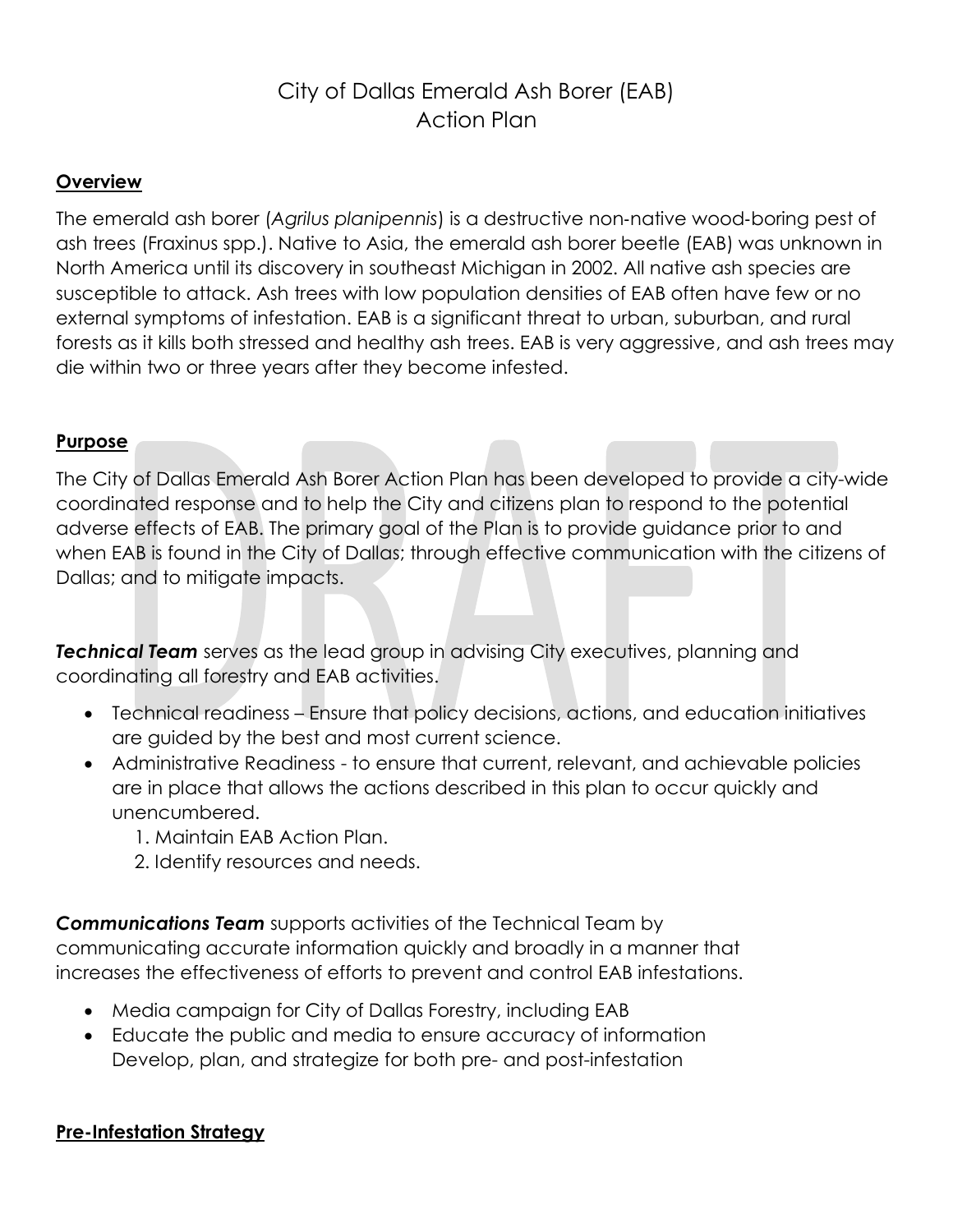Goal:

To decrease impact on overall forest canopy by increasing populations of other native tree species, educating the public, and reducing the overall ash tree population.

Ash trees benefit people, wildlife, and the environment, including but not limited to, as a keystone species, habitat for bats, woodpeckers, owls with nesting holes, multiple nesting birds, supply of seeds for a multitude of species of wildlife.

Ash woodlands, as the City of Dallas has in parts of the Great Trinity Forest, support a rich and diverse ground flora. Shed ash leaves retain more nutrients and are recycled more rapidly than those of most other trees. They improve soils, raising pH and increasing nutrient availability. Thus, they greatly influence on decomposer, mycorrhizal (fungi) and soil communities.

Complete removal or loss of the ash tree population has the potential for an extinction cascade. Studies indicate that there are 98 species of ash-dependent specialist invertebrate herbivores, including nine species of hawk moth.

We are working towards ash tree conservation as part of an integrated approach to managing emerald ash borer, including possible treatments for significant trees. Treatments may be both injections and soil drenches. Per our partner agencies no treatment is recommended until the beetle is found within 20 miles of a confirmed site.

## **Monitoring:**

- ➢ Worked with the Texas A&M Forest Service (TFS) to increase EAB monitoring/trapping efforts in and around Dallas. Completed April 2021
- ➢ May 2021, City staff attended EAB monitoring session with TFS staff in Fort Worth to see on the ground impacts of EAB
- ➢ TFS will contact Team immediately if any EAB are found in Dallas County traps

## **Inventory:**

- ➢ Forestry Technical Team began reviewing available historical data, data from outside organizations, determining what level of a tree inventory would produce the most beneficial data.
- ➢ Ash inventory of select Park properties from available 2014 park tree survey to determine if any change in Ash population was completed. This comparison found a decline in population except within riparian areas.
- ➢ Tree Keeper online software training. This software was identified as an effective and efficient means to inventory trees in the City of Dallas. Multiple attributes can be used, such as but not limited to location, species, size, and condition of the trees. Training started in late July 2021.
- ➢ Updates to inventory, ash tree removals and new plantings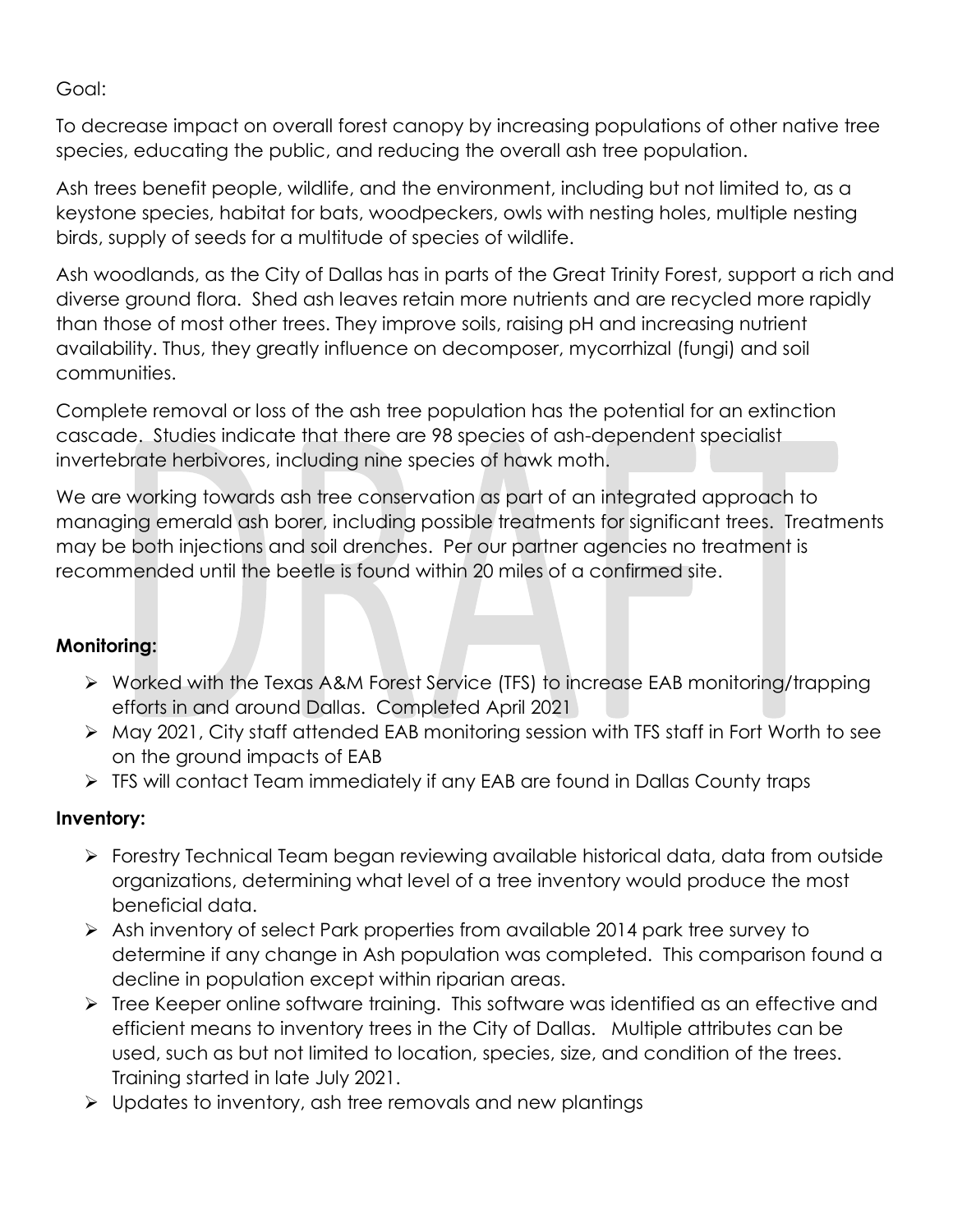- Park and Recreation, City Forester, and Certified Arborists-Park lands focusing on riparian areas as results with 2014 Park tree inventory found ash counts increased in this area
- Public Works, Medians, and publicly owned ROW
- Water Utilities, City Forester, and Community Foresters Assist Public Works, Creeks, Floodway Management areas and Branch Out Dallas tree locations

## **Tree plantings**

- ➢ Ash trees have not been included in public property plantings since 2014
- ➢ Identify areas of large, concentrated ash populations comprehensive planning of removals and plantings to replace with other native species
- ➢ Use media campaign, education, and trees for private property programs such as Branch Out Dallas to increase non-ash tree populations and overall canopy cover

## **Outreach:**

- ➢ Developed talking points for public outreach efforts and media to centralize messaging across all departments
- ➢ June 2021 team launches Urban Forestry website with various outreach information and event listings
- ➢ Began producing EAB related videos to be posted on the website
- ➢ Continue to integrate volunteer groups into both the outreach and data collection efforts
- ➢ Develop and initiate a media/marketing campaign

## **Response to Detection**

Goal:

To manage population and spread of EAB.

The Forestry Technical Team, with local, state and federal partners, and agencies will implement coordinated efforts to contain the infestation according to current national policies and scientific information.

- ➢ Work with Federal, State and local agencies in mitigation efforts
- $\triangleright$  Quarantine publicize laws, regulations, or COD policies
	- $\checkmark$  Plan and implement containment actions.
		- o Issuance of Emergency Quarantine by Texas Department of Agriculture (TDA)
	- $\checkmark$  Schedule an emergency meeting with cooperators (State, municipal, tree services utility companies, recreational areas, and other).
	- ✓ Survey
		- o Organize and conduct a delimiting survey to determine the infestation boundaries. (Technical Team, TFS and USDA APHIS – Plant Protection and Quarantine).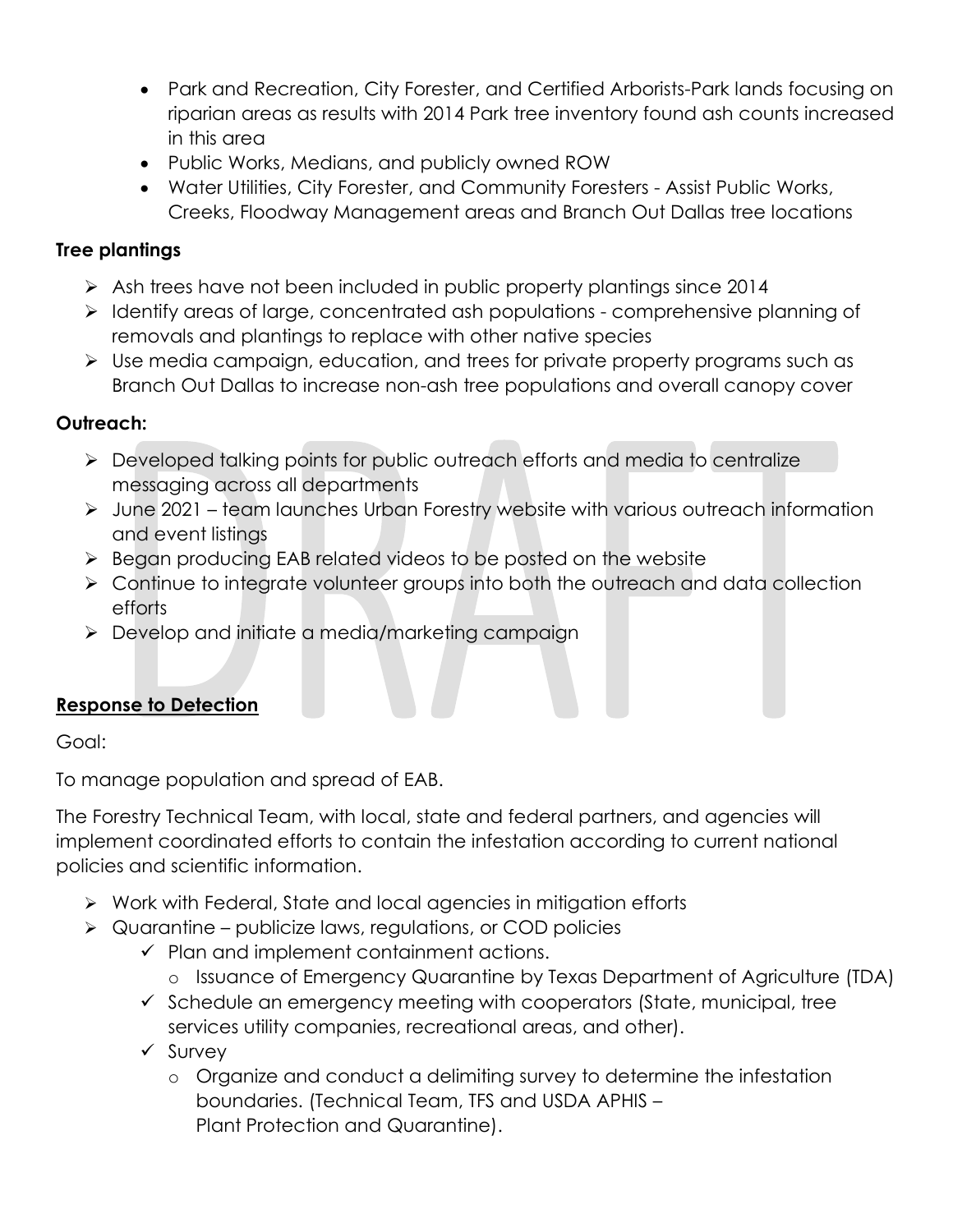- o All ash trees within ½ mile of positive find will be identified and assessed for EAB activity within a reasonable time frame.
- o If additional EAB-infested trees are detected in any area, an expanded survey will be initiated within ½ mile from the new find.
- ✓ Initiate City code, policies, regulatory and control activities as necessary.
- $\checkmark$  Determine if removal of potential host trees is appropriate.
- ✓ Develop compliance agreements with stakeholders to restrict movement from EAB-infested (regulated) areas.
- ➢ Develop systematic tree removal process Ash trees killed by EAB requires active management response, as they are known to become structurally compromised quickly after death. Risk of part or whole tree failure increases exponentially thus posing a public safety issue and removal should be completed as quickly as possible.
- ➢ Identify specimen trees to treat using proven IPM and Biological controls in coordination with TFS
- ➢ Budgeting
- ➢ Increase monitoring and record population increases and reductions
- ➢ Continue removals due to damage, age and condition
- ➢ Continue planting/removal plans for high ash concentration areas
- ➢ Monitor ongoing research into EAB resistant ash cultivars

The Communications Team - communicates response information.

- $\checkmark$  Release accurate information to the media.
- $\checkmark$  Provide accurate information and updates to the media through the core members of the Communication Team.
- ✓ Provide accurate information to affected residents.
	- o Prepare information for customizing and distributing to affected area/neighborhood(s) immediately after infestation is found.
	- o Host resident/landowner meetings to share information as soon as possible after finding an infestation.
	- ✓ Communicate with public and industry professionals to foster cooperation and maximize effective response.

## **Federal and State Agencies**

**USDA Animal and Plant Health Inspection Service (APHIS)**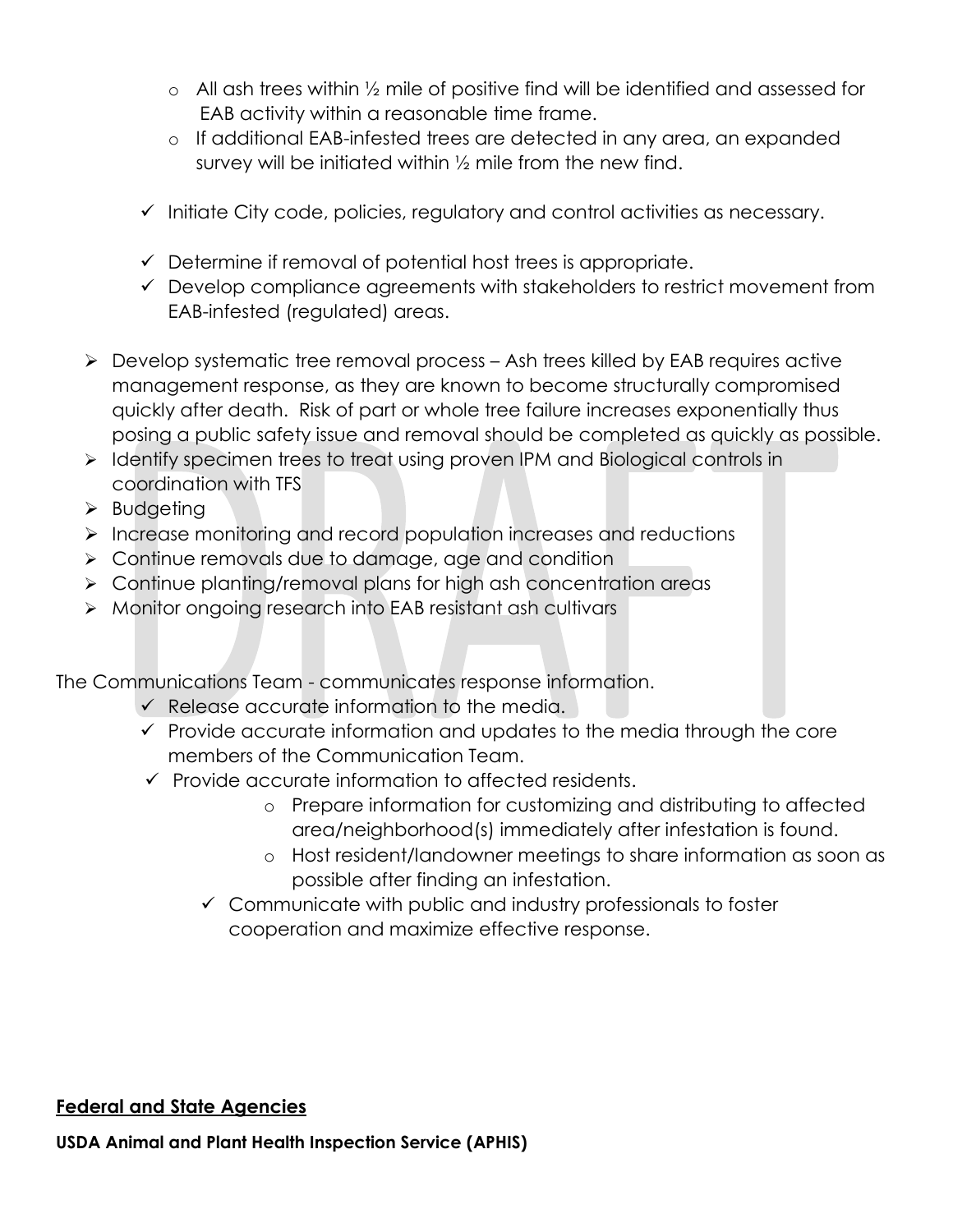- Allocation of resources to activities for long-term benefit to slowing the spread of EAB or helping affected communities recover from EAB infestation
- Development and deployment of EAB biological control organisms
- Research into integrated pest management of EAB that can be used at the local level to help safeguard an ash population of significant importance to a community
- Research, in tandem with the U.S. Department of Agriculture (USDA) Forest Service and other Federal agencies, into the phenomenon of "lingering ash," or ash trees that are still alive and present in the landscape in areas of otherwise heavy infestation
- Integration of findings of research

[https://www.aphis.usda.gov/aphis/ourfocus/planthealth/plant-pest-and-disease](https://www.aphis.usda.gov/aphis/ourfocus/planthealth/plant-pest-and-disease-programs/pests-and-diseases/emerald-ash-borer)[programs/pests-and-diseases/emerald-ash-borer](https://www.aphis.usda.gov/aphis/ourfocus/planthealth/plant-pest-and-disease-programs/pests-and-diseases/emerald-ash-borer) 

## **Texas Department of Agriculture (TDA)**

• Establishes, maintains and regulates quarantines

Title 4, Chapter 19, Subchapter Z, Emerald Ash Borer (EAB) Quarantine, (§§19.700 - 19.703)

- §19.700 Quarantined Pest
- §19.701 Quarantined Areas
- §19.702 Quarantined Articles
- §19.703 Restrictions
- Assist in all response activities including quarantine, evaluation, identification, disposal, disinfection, epidemiology, trace-backs and trace-forwards, permitting, inspection, transportation control systems, and survey activities.
- Cooperate in the declaration of the emergency area and assist in defining the emergency area and control or quarantined zones.
- Provide investigations and support in cases of regulatory violations.
- Consult with State and local authorities regarding response operations.
- Provide Regulatory Treatments [https://www.texasagriculture.gov/Portals/0/images/ACP/EmeraldAshBorer/EAB\\_Treatm](https://www.texasagriculture.gov/Portals/0/images/ACP/EmeraldAshBorer/EAB_Treatments_Measures.pdf) [ents\\_Measures.pdf](https://www.texasagriculture.gov/Portals/0/images/ACP/EmeraldAshBorer/EAB_Treatments_Measures.pdf)
- Guidelines for Complying with Emerald Ash Borer (EAB) State and Federal Quarantine **Regulations**

[https://www.tnlaonline.org/uploads/7/7/5/3/77532106/guidelines\\_for\\_complying\\_with\\_](https://www.tnlaonline.org/uploads/7/7/5/3/77532106/guidelines_for_complying_with_emerald_ash_borer_quarantine.pdf) [emerald\\_ash\\_borer\\_quarantine.pdf](https://www.tnlaonline.org/uploads/7/7/5/3/77532106/guidelines_for_complying_with_emerald_ash_borer_quarantine.pdf)

## **A&M Texas Forest Service**

• Collect, collate, analyze, and disseminate technical and logistical information and distribute to field staff and cooperators.